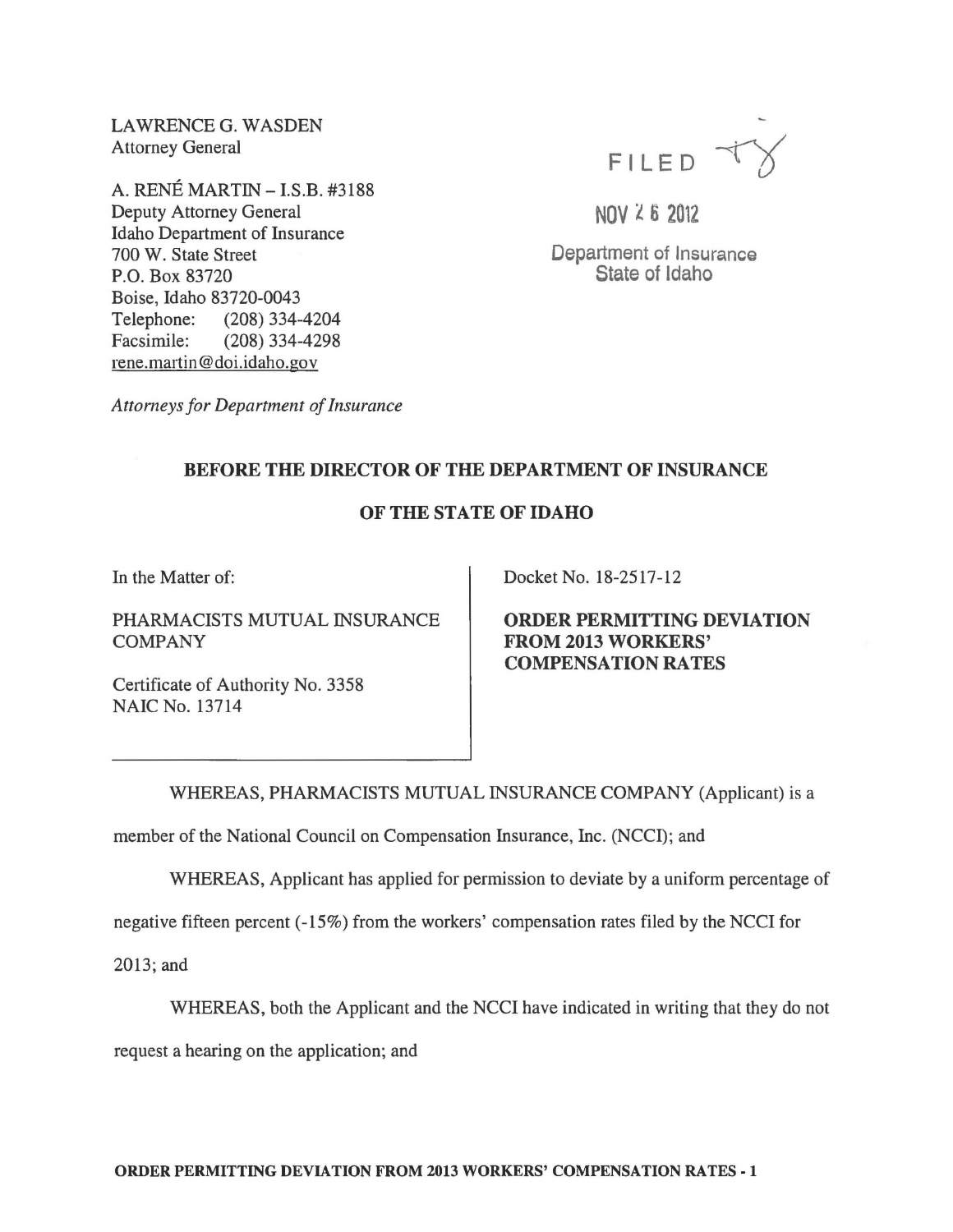WHEREAS, the Director of the Department of Insurance, having reviewed and being fully apprised of the Applicant's request to deviate from the Idaho workers' compensation premium rates filed by the NCCI for 2013, has determined that the requested rate deviation is justified;

NOW, THEREFORE, IT IS HEREBY ORDERED that, pursuant to Idaho Code § 41- 1614, the Applicant's request for a uniform percentage deviation of negative fifteen percent (-15%) from the workers' compensation rates filed by the NCCI for 2013, exclusive of terrorism rates, is GRANTED. This deviation from the Idaho workers' compensation premium rates filed by the NCCI for 2013 shall take effect on January 1,2013, and shall remain in effect for one year from that date unless terminated sooner with the approval of the Director.

DATED this 2012.

STATE OF IDAHO DEPARTMENT OF INSURANCE

le ampal

**Director**